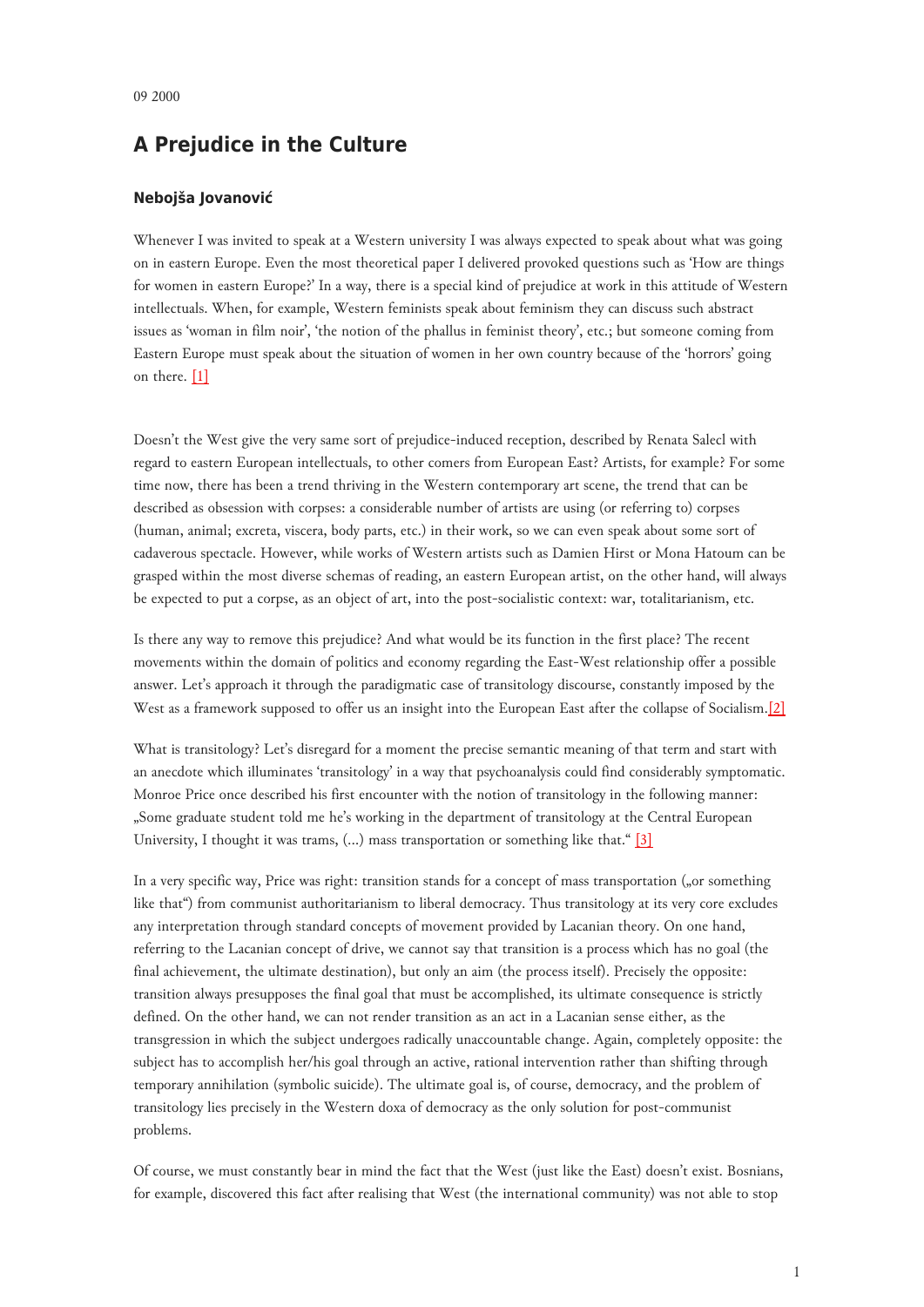the war in Bosnia because the wide range of interests of different Western political factors simply couldn't be integrated into one consistent policy toward Bosnia. For another revealing example of how different Western strategies are coping with the post-communist phenomena, we can refer to Price again. This time, to his insight into application of American, British and German media-regulation models in eastern Europe, especially in the case of the transformation of mastodon-like state broadcasting entities (Ostankino, Hungarian television, etc.):

To take these several models and these several prejudices, under a British model they [state broadcasting institutions] would move from state institutions to public broadcasting, they would become repositories of a kind of cultural identity, but independent of the state and with kind of a character and culture of their own. (…). Under the American model, they would virtually disappear. From an American perspective, people can't figure out what these institutions are, they're so unlike anything, and there's no belief that they should have a substantial future, except as privatized institutions, they should be privatized the way in which every other major state industry should be privatized. (…). Under a German model, these public institutions might continue, but you would pay a lot more attention to an elaboration of the governing process, etc. [\[4\]](#page-3-3)

Here American, British and German models shouldn't be seen as mere scenarios of the transformation of the state broadcasting institutions. Let's focus here on the obvious fascination of the Western agents with these institutions. These gigantic television companies were efficient tools of the ultimate power in eastern Europe (the State, the Party), thus showing, as the final instance, how the public can be influenced and molded by an ideology to the greatest possible extent. In the West this arouses a certain uncanny fascination: if a society can be influenced by the obsolete, primitive, bureaucracy-stuffed, state-controlled media in an absolutist, Orwellian fashion, can't the same happen in their own societies, which are saturated with more sophisticated media? Here we can recall the way XVII- and XVIII-century French thinkers were, in a similarly uncanny way, fascinated by the Orient and projected their own impasses and practices in dealing with power onto its fantasy framework of oriental despotism[.\[5\]](#page-3-4) Similarly, Western media experts, by dealing with the spectre of communist, state-controlled broadcasting enterprises, are actually dealing with the mirror image of their own media systems. Thus American, British and German models are not mere solutions for media regulation policy in post-communist Europe. They primarily function as fantasies, convincing the Westerners that they can not be fully influenced and manipulated by the media (in the American model, the media can not manipulate you because behind them there is no ultimate authority who would like to do so; in the British model, ultimate authority exists but has no intention of controlling you, etc). Thus eastern European state broadcasting entities must be transformed neither because of themselves nor because of the eastern European public, but for confirmation of the fantasy frame by which West pacifies the impact of its own media.

On a wider scale, the same goes for transitology. A standard complaint directed at transitology can be formulated in this way: isn't transitology, like orientalism or any other form of the West's prejudice of symbolic supremacy, nothing but a framework whose function is to establish the distance from the Other, a distance which can never be traversed? The Other (the non-West) is supposed to begin a hopeless movement in order to reach the West, but perfect harmony can never be achieved- some asymptotic distance will always remain. But a more radical reading should point out that the distance from the East matters only as a cover-up for the distances, barriers and delays that characterize the West itself, the West not as coherent and deprived of any antagonisms, but as a heterogeneous and inconsistent system. As a result the phantasmal framework of transitology - the desire to appear likable to the East, to be desired by the East - exists in order to maintain the West's fantasy about itself, i.e. to help the West maintain the illusion that there is solid ground for the East to step on after its troubled journey of post-communist 'tram-sition'. [\[6\]](#page-3-5)

This is hardly an optimistic lesson: if we apply it in a domain of cultural policy, the situation will be no less grim than in the field of politics or economics. Here I refer to the collapse of the former Yugoslavia. In that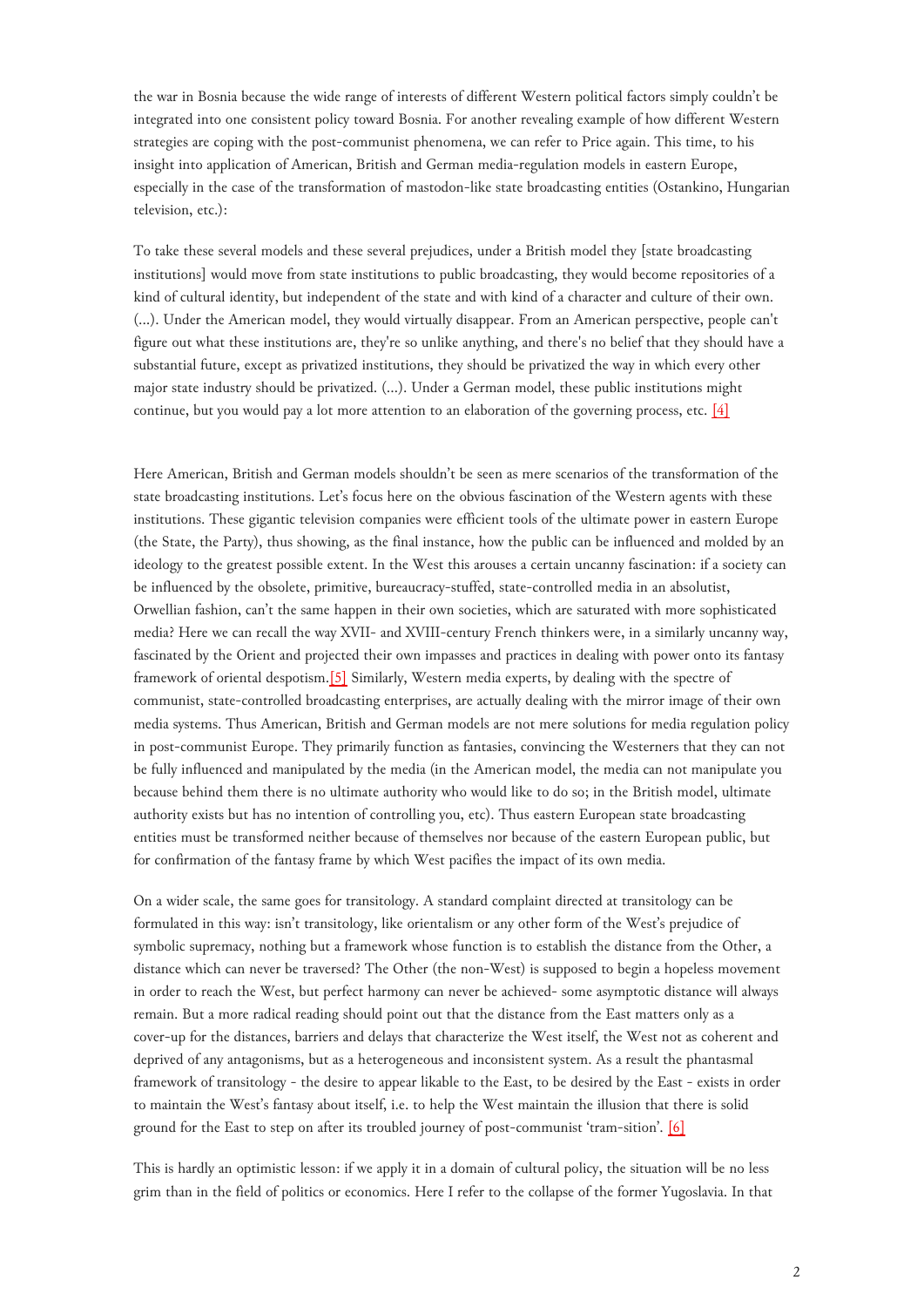process antagonisms within the domain of culture were misused by thriving nationalistic regimes, thus becoming more crucial for the post-Yugoslav conflict than, let's say, economic or political issues. [\[7\] H](#page-3-6)aving in mind this sort of supremacy of culture over economics and politics, we can argue that the reversed pattern of Eastward expansion (unconditional supremacy of politics and economics over culture) is the extremely aggravating circumstance.

And it is precisely at this point - the priority of 'hard' politics and economics over culture - where ideology/propaganda comes to play. We can exemplify it with a specific myth that is, at this very moment in Bosnia, operating through demagogic speeches of local politicians, but through optimistic-at-every-price arguments of agents of the international community as well. Unwillingly gathered in an odd alliance, they keep on convincing Bosnian people that "all we need is the market". Their appeals could be described as a paraphrase of the Marquis de Sade: Dear Bosnians, one more effort if you want to become 'capitalists'. To be a capitalist here means not simply being a member of capitalist society, but of a society deprived of war. In accordance, establishment of a flow of commodities and capital will dismantle the ancient nationalistic myths of hate. Living in a Milka-and-honey society will thus bring us ultimate salvation, purifying us from the wish to fight and kill our neighbors. Unfortunately, eruptions of nationalism (in both the West and the East) have already confirmed that capital as such doesn't necessarily pacify nationalistic desires, i.e. capitalism and nationalistic strategies are far from being mutually exclusive. For example, Bosnia is already a part of the capitalist market, but by means of financial and economic crime sprouting on the soil of nationalistic elitist policy.

Every future design of guidelines, not only in politics but in culture as well, must start from the very suspension of the capitalism (democracy) vs. nationalism dichotomy. But, at this point in time it seems impossible to expect the West to change its policy (in the domain of politics, economics or culture), to give up its doxa, or - to put it into the psychoanalytic schema - the fantasy of itself. Any Eastward expansion strategy based on the symbolic supremacy of the West is inevitably doomed to repeat the fate that has already struck such political and economic strategies.

For suggestion of an alternative mode of strategy, I'll refer again to Lacan, more precisely, to the shift in his notions regarding the end of analytic therapy: from subjectivization to subjective destitution. Subjectivization would mean that by the end of analysis the subject has to assert his/her constitutive guilt, to internalize his/her contingent fate. On the other hand, subjective destitution is a process of the subject suspending his/her need for internalization/symbolization, interpretation, searching for 'deep, true meaning': s/he has to understand that traumatic experiences shaping her/his life are merely contingencies, deprived of any 'deeper meaning'.

We can render destitution through the following vivid example: in Foucault's Pendulum Umberto Eco constructs an imagined conversation between Shakespeare and his publisher. In this dialogue, the publisher, after reading the first version of the play, starts to make remarks concerning the story and style the: rather than in some castle in France, it would be better to set the play in Denmark ("In a Nordic, Protestant atmosphere, in the shadow of Kierkegaard…"), in the castle of Elsinore; furthermore, he suggests that the father's ghost should appear in the first act, not the last one, thus motivating the young prince's behavior and establishing the conflict with the mother; finally, the publisher suggests that speech "To act or not to act? This is my problem", should be replaced by the question of whether to be or not to be. In the light of the dialogue, all details of the play known as its very essential elements become consequences of the publisher, purely contingent activity: what appears to be the fate of the play (it was written precisely to describe the young Danish prince haunted by his father's ghost; the speech "To be or not to be? That is the question?" is the very core of the play, etc.) transforms into the result of a series of contingent, incoherent operations. [\[8\]](#page-3-7)